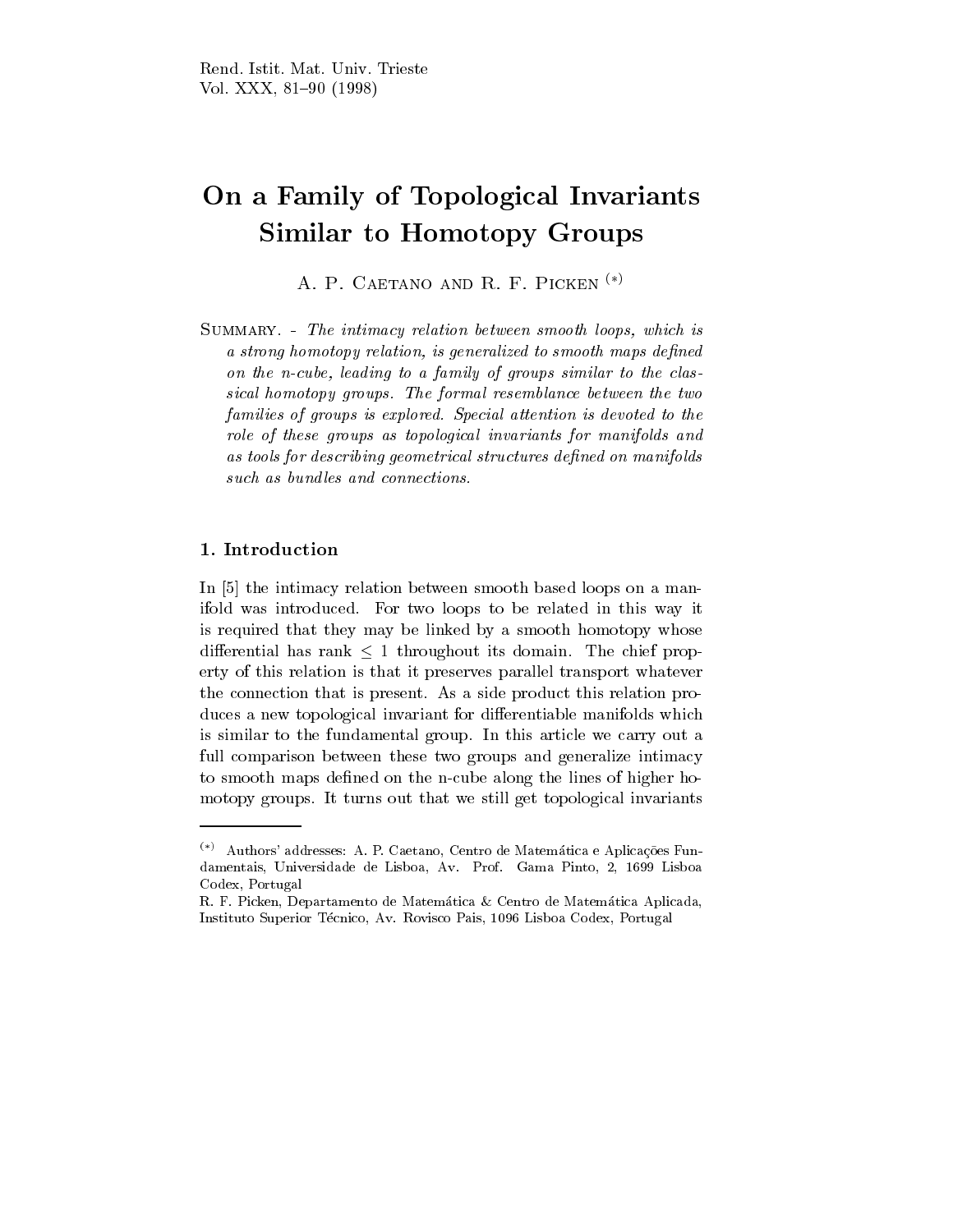similar to the classical homotopy groups but having additional properties. A few words are devoted to the usefulness of the first intimacy group in bundle and connection theory in particular through the kernel theorem. Several routes for further developments are outlined in the last section

#### 2. Smooth singular cubes and boundaries

Let  $I^n = [0, 1]^n = \{(t_1, ..., t_n) : 0 \le t_i \le 1 \land 1 \le i \le n\}$  be the  $standard\ n\-dimensional\ cube\ and\ let\ I^{0}=\{0\} \ to\ suit\ the\ operations$ defined fater on. For  $n = 1, 2, ...$  and  $(n - 1)$ -face of I is either  $\{(t_1,...,t_n)\in I^n: t_i=0\}$  or  $\{(t_1,...,t_n)\in I^n: t_i=1\}$ . The *initial*- $(n-1)$ -face is chosen to be  $\{(t_1,...,t_n) \in I^n : t_n = 0\}$  and will be identified with  $I^{n-1}$  in the obvious way. The union of all  $(n-1)$ faces of the *n*-cube, numbering 2n, is just the boundary  $\partial I^n$ .  $J^{n-1}$  is defined to be the union of all  $(n-1)$ -faces with the single exception of the *initial*- $(n - 1)$ -face. Some obvious relations which follow are  $\partial I^n = I^{n-1} \bigcup J^{n-1}, \, \partial I^{n-1} = I^{n-1} \bigcap J^{n-1}$  and  $\partial I^{n-1} \subseteq J^{n-1}$ . These concepts and this notation are standard in homotopy theory and a nice summary can be found in [10]. For our purposes we need to introduce the neighbourhood  $K_{\epsilon}^{n-1}$  =  $\{(t_1,...,t_n)\in I^n: 0\leq t_1<\epsilon\}$  $\epsilon \vee 1 - \epsilon < t_1 \leq 1$  where  $1 > \epsilon > 0$ .

Let M be a smooth paracompact and connected manifold,  $A \subseteq$ M a connected topological subspace and  $* \in A \subseteq M$  a fixed point. For  $n = 0, 1, 2, ...$   $F^{n}(M, A, *)$  shall denote the space of smooth functions  $f: I^n \to M$  for which there is some  $1 > \epsilon > 0$  such that  $f(K_{\epsilon}^{n-1}) \subseteq {\ast}$ ,  $f(J^{n-1}) \subseteq {\ast}$  and  $f(I^{n-1}) \subseteq A$ , conditions which are taken for granted when  $n = 0$ . Notice that these functions are smooth versions of the usual n-singular cubes appearing in the construction of higher homotopy groups  $\pi_n(M, A, *)$  as carried out in  $[10]$ , except for the requirement for them to "stop for a while" in a neighbourhood of the faces  $t_1 = 0$ ' and  $t_1 = 1'$ . This technicality allows one to glue smooth singular cubes to get cubes that are still smooth, which opens up the possibility of dening the usual binary operation leading to the group strucure of  $\pi_n(M, A, *)$ , without leaving the smooth category. Non-degenerate examples of such cubes may be built using the same smooth functions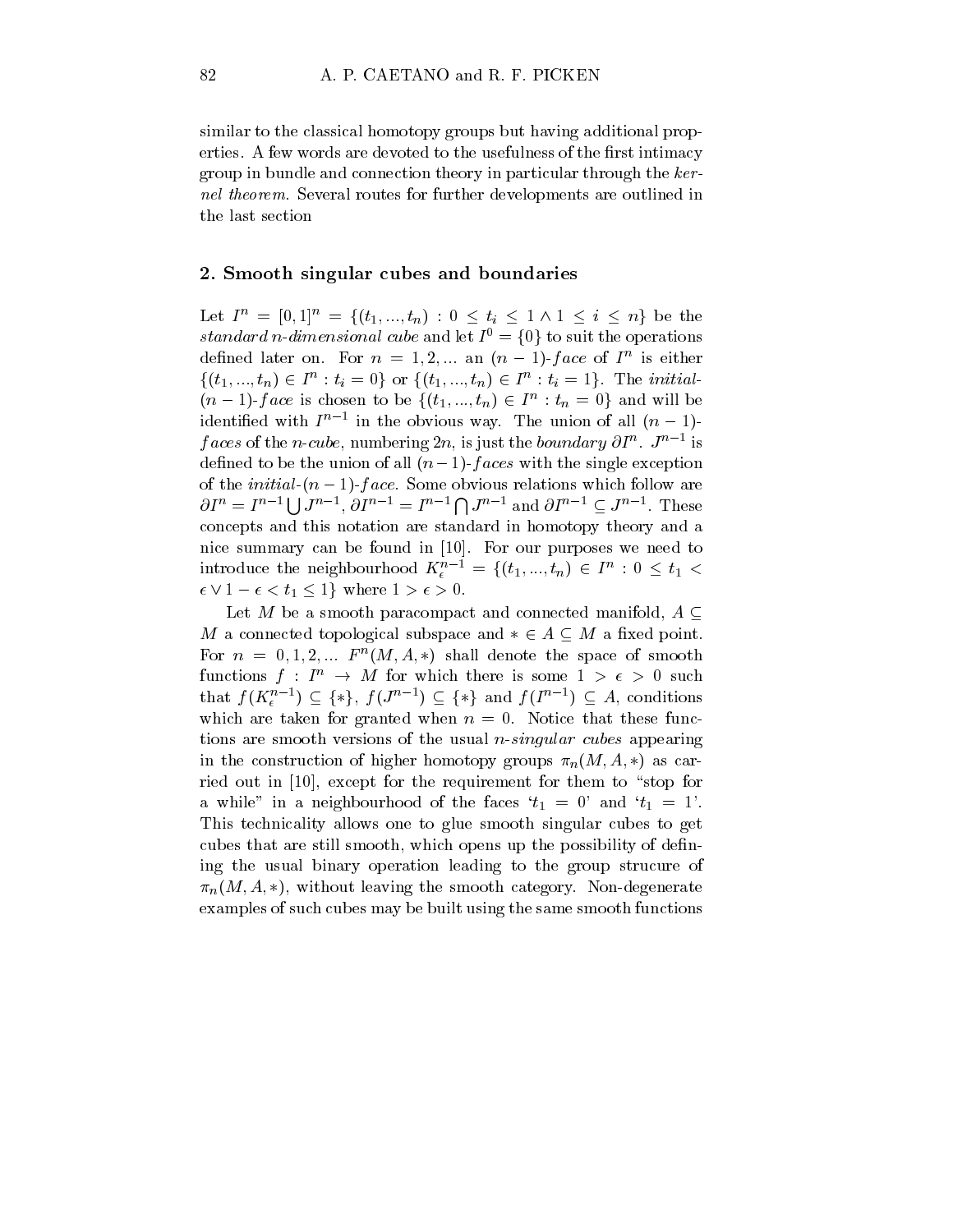that appear in the construction of partitions of unity  $[7][5][4][3]$ .  $F^{\circ}(M, A, *)$  can be identified with the set  $M$ . It follows easily from the definition that  $F^1(M, A, *)$  does not depend on  $A \subseteq M$  and  $F^1(M,A,*)=F^1(M,\{*\},*)=\Omega^\infty(M)$  is the space of smooth loops based at  $* \in M$  that was used in [5][4][3].

#### 3. Intimacy

Given two cubes  $\alpha, \beta \in F^n(M, A, *)$ ,  $n = 0, 1, 2, ...$ , we say that they are *intimate*, and write  $\alpha \sim \beta$ , if there exist  $1 > \epsilon > 0$  and a homotopy  $H : [0,1] \times I^n \longrightarrow M$  such that:

- 1.  $H([0,1] \times K_{\epsilon}^{n-1}) \subseteq {\{\ast\}}$
- 2.  $H([0,1] \times J^{n-1}) \subseteq {\{*\}}$
- 3.  $H([0,1] \times I^{n-1}) \subseteq A$
- 4.  $H(s, t_1, ..., t_n) = \alpha(t_1, ..., t_n), \forall s \in [0, \epsilon]$
- 5.  $H(s, t_1, ..., t_n) = \beta(t_1, ..., t_n), \forall s \in ]1 \epsilon, 1]$
- 6. H is smooth throughout  $|0, 1| \times I^n$
- 7.  $rank(DH_{(s,t_1,...,t_n)}) \leq n, \; \forall (s,t_1,...,t_n) \in [0,1] \times I^n$
- 8.  $rank(DH_{|_{[0,1]\times I^{n-1}}(s,t_1,...,t_{n-1},0)}) \leq n-1, \ \forall (s,t_1,...,t_{n-1},0) \in$  $[0, 1] \times I^{n-1}$

For  $n = 0$  conditions 1,2,3 are taken for granted. Such a homotopy is called a rank-n-homotopy. Reparametrizing and glueing rankn-homotopies one can easily check that intimacy is an equivalence relation in  $F^{\prime\prime}(M, A, *)$ . Kank-one-homotopies along with intimacy for loops evolved from the concept of thin homotopy introduced by Barrett in [1] and have been used in [5][4][3][11].

### 4. The intimacy group

The usual operations with cubes  $\alpha, \beta \in F^n(M, A, *)$ ,  $n \geq 1$ , leading to higher homotopy groups consist of a composition  $\alpha\beta(t_1, ..., t_n)$  =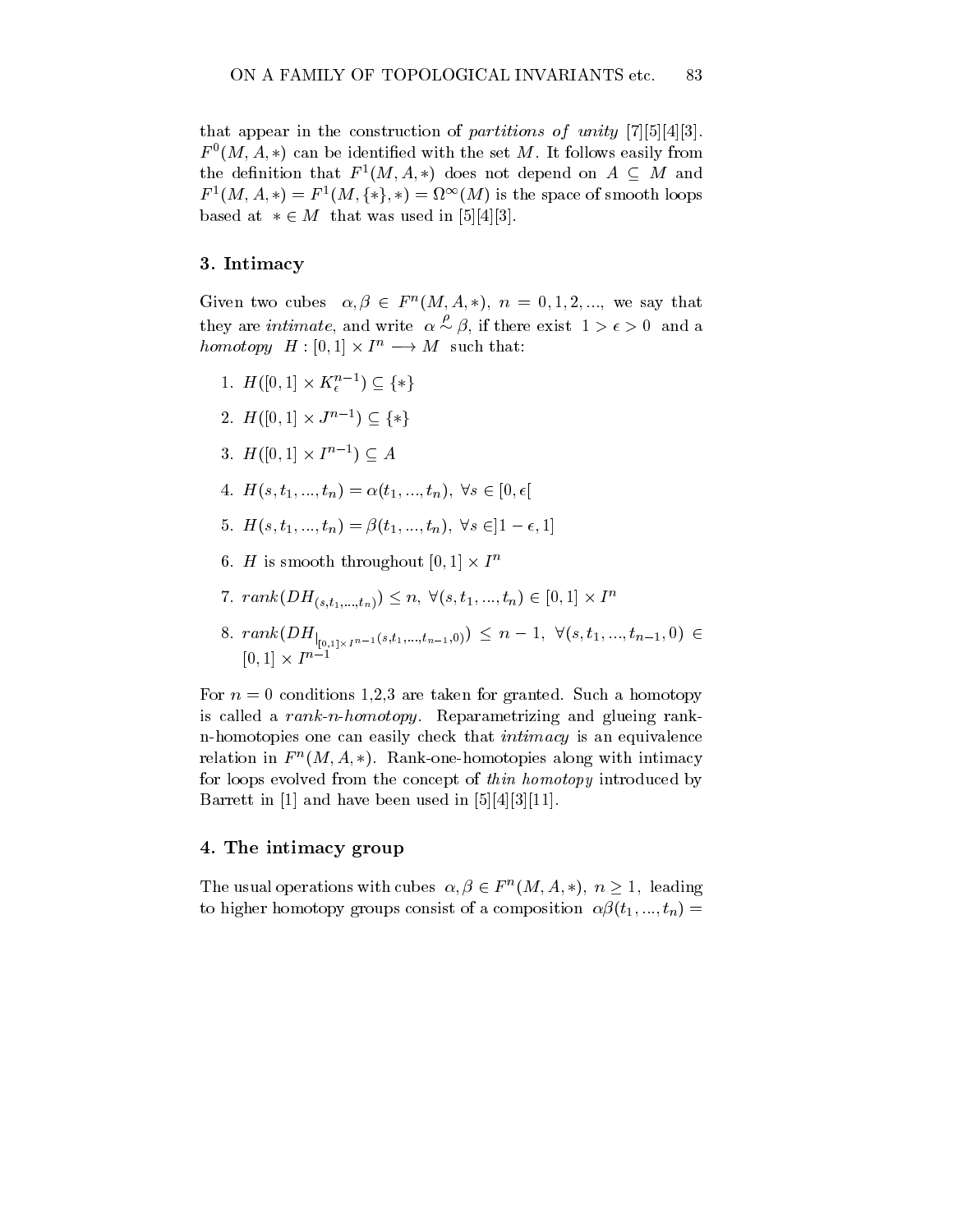$\alpha(2t_1, ..., t_n)$  for  $0 \le t_1 \le \frac{1}{2}$ ,  $\alpha\beta(t_1, ..., t_n) = \beta(2t_1 - 1, ..., t_n)$  for  $\frac{1}{2} < t_1 \leq 1$  and an inversion  $\alpha^{-1}(t_1, ..., t_n) = \alpha(1 - t_1, ..., t_n)$ . Both operations go over to the quotient by intimacy  $F^n(M, A, *)/ \sim$  to produce an  $\it{intimacy}$  group which will be denoted by  $\pi^n_n(M, A, *)$ (where the upper index serves as a reminder of the upper bound imposed on the ranks of the homotopies). The proof of this statement is merely a repetition of the proof given for  $\pi_1^1(M, A, *) =$  $\pi_1^1(M, \{*\}, *)$  in [5] where it was denoted by  $\mathcal{GL}^{\infty}(M)$ . If we drop conditions 7 and 8 in the definition of rank-n-homotopy the whole group construction that follows still works and the group emerging will be the classical homotopy group  $\pi_n(M, A, *)$ . To check this we just have to go through some technical results about approximations of continuous cubes and homotopies by means of smooth ones. Since rank-n-homotopy is stronger than usual homotopy, a surjective group morphism  $\mathcal{C}: \pi^n_n(M, A, *) \longrightarrow \pi_n(M, A, *)$  arises in a canonical way. Therefore when the manifold is n-dimensional  $M = {}^{n}M$  we get  $\pi_k^{\kappa}({}^{n}M, A, *) = \pi_k({}^{n}M, A, *)$  for  $k \geq n+1$  and  $\pi_k^k({}^{\,n}M,\{*\},*)=\pi_k({}^{\,n}M){}$  for  $k\geq n.$  Apart from the trivial cases  $\pi_0^0(M,A,*)\simeq M$  (which is not a group),  $\pi_1^1(\mathbf{R},A,*)=\mathcal{GL}^{\infty}(\mathbf{R})=1$  $\{1\}$  and  $\pi_1^1(\mathbf{S}^1, A, *) = \mathcal{GL}^{\infty}(\mathbf{S}^1) = \mathbf{Z}$ , a few concrete examples are  $\pi_n^n({\bf S^n}, \{*\}, *) = \pi_n({\bf S^n}) = {\bf Z} \ \ \text{for} \ \ n \geq 1, \ \ \pi_3^3({\bf S^2}, A, *) = \ \pi_3({\bf S^2}) = {\bf Z} \nonumber$  $(\text{Hopt}), \ \pi_4^*(\mathbf{S}^*, A, *) = \pi_4(\mathbf{S}^*) = \mathbf{Z}_2.$  For an n-dimensional manifold  $M = "M$  and  $0 \leq k < n$  the intimacy group  $\pi_k^k({}^{\textit{n}}M, A, *)$  is not countable.

The group  $\pi_n^n(M, \{*\}, *)$  is abelian for  $n \geq 2$ . A proof of this statement consists of an exact repetition of the proof for the same statement for the usual higher homotopy groups [2] since all homotopies involved are in fact rank-n-homotopies.

By construction, the intimacy group  $\pi_n^{\scriptscriptstyle\bullet}(M,A,*)$  is an *invariant* with respect to *diffeomorphisms*. Invariants are expected to provide some help in distinguishing between "topologically different spaces", in this case non-diffeomorphic ones. An example of the usefulness of intimacy groups in this sense is the following: while the fundamental group doesn't separate the cilinder from the circle (despite their having different dimensions),  $\pi_1(\mathbf{S}^* \times |0,1|) = \mathbf{Z} = \pi_1(\mathbf{S}^*),$  with the intimacy group we get  $\pi_1^1(\mathbf{S}^1, \{*\}, *) = \mathbf{Z}$  which is clearly different from the non-countable  $\pi_1^1(S^1 \times [0,1], \{*\}, *)$ . This example also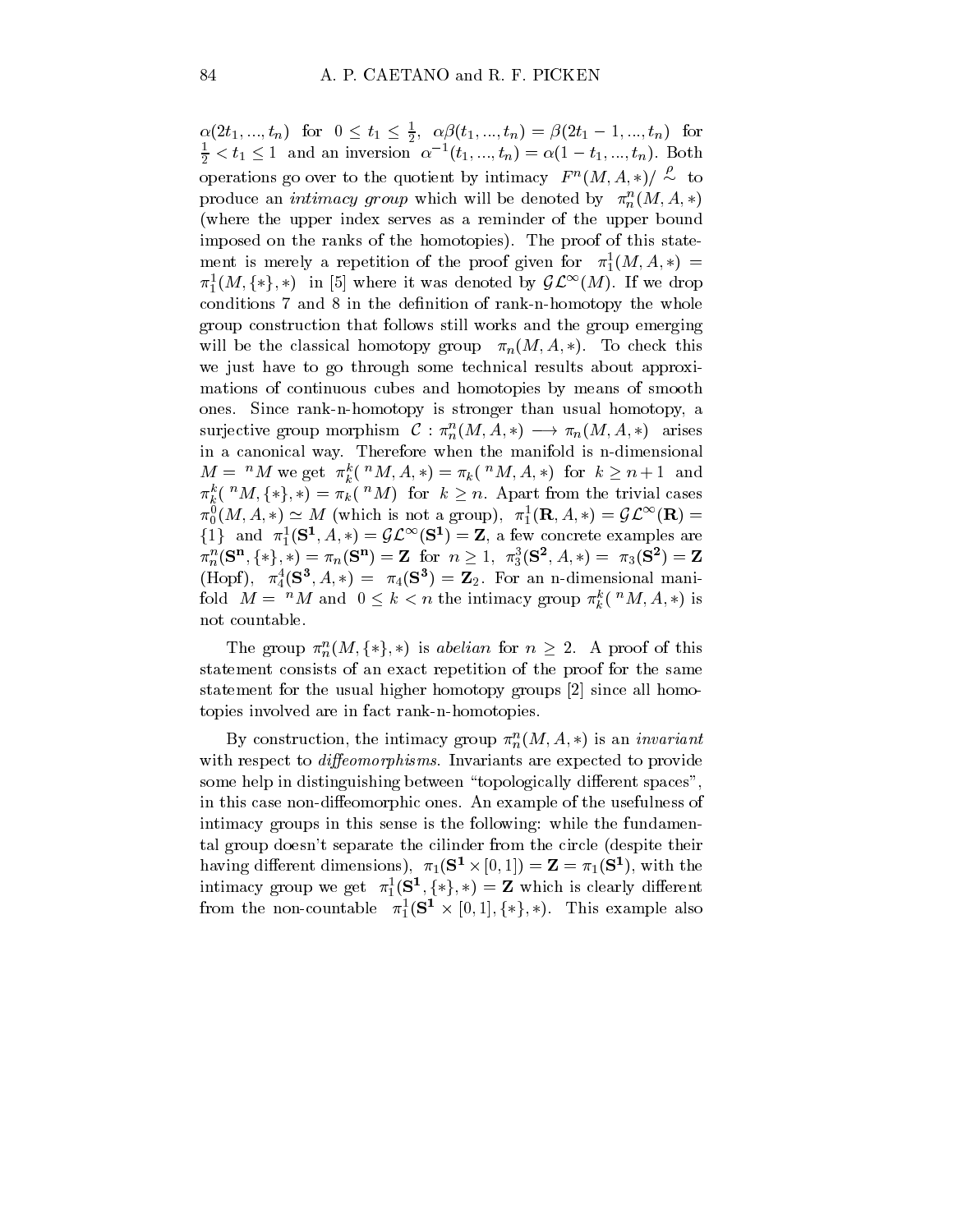points out that a major characteristic of homotopy groups is lost by intimacy groups: homotopy groups behave well with respect to cartesian products while intimacy groups do not.

Another role for these new groups will emerge in the description of differential geometric structures on  $M$  (such as bundles and connections) and this will help to reinforce their value as topological invariants (see the results in section 6).

### 5. The long intimacy sequence

The boundary operator between usual homotopy groups  $\partial_n : \pi_n(M, A, *) \longrightarrow \pi_{n-1}(A, \{*\}, *)$ , as found in [10], works with the intimacy groups in precisely the same way: for  $n = 2, 3, ...$ 

$$
\partial_n : \pi^n_n(M, A, *) \longrightarrow \pi^{n-1}_{n-1}(A, \{ * \}, *)
$$

$$
[\alpha] \longmapsto [\alpha_{|_{I^{n-1}}}]
$$

For  $[\alpha] \in \pi^n_n(M, A, *), \ \alpha \in F^n(M, A, *)$  and since  $\alpha_{|_{I^{n-1}}} (I^{n-2}) \subseteq$  $\alpha(J^{n-1}) \subseteq \{*\}, \alpha_{|_{I^{n-1}}}(J^{n-2}) \subseteq \alpha(J^{n-1}) \subseteq \{*\}$  and  $\alpha_{|_{I^{n-1}}}(K_{\epsilon}^{n-2}) \subseteq$  $\alpha(K_{\epsilon}^{n-1}) \subseteq {\{\ast\}}$  it follows that  $\alpha_{|_{I^{n-1}}} \in F^{n-1}(A,{\{\ast\}},\ast)$ . If  $[\alpha] = [\beta]$ then  $\alpha$  and  $\beta$  are linked by a rank-n-homotopy H and the restriction  $H_{\vert_{[0,1]\times I^{n-1}}}$  satisfies  $rank(DH_{\vert_{[0,1]\times I^{n-1}}(s,t_1,...,t_{n-1},0)}) \leq n-1$  and  $rank(DH_{|_{[0,1]\times I^{n-2}}(s,t_1,...,t_{n-2},0,0)})=0\leq n-2$  thus being the homotopy which ensures that  $\left[\alpha\right]_{n-1}=\left[\beta\right]_{n-1}$ . We may conclude that  $\partial_n$  is well defined and a quick look at the way the group operations are defined shows that this boundary operator is a group morphism:  $\partial_n([\alpha][\beta]) = \partial_n([\alpha])\partial_n([\beta])$ . There are also two natural inclusions coming from higher homotopy group theory [10]:

$$
\pi^n_n(A,\{*\},*)\ \stackrel{\imath_n}{\longrightarrow}\pi^n_n(M,\{*\},*)\ \stackrel{\jmath_n}{\longrightarrow}\pi^n_n(M,A,*)
$$

These three types of group morphism originate the *long intimacy* sequence which is shown below when A = M:

$$
\cdots \xrightarrow{j_4} \pi_4^4(M, M, *) \xrightarrow{\partial_4} \pi_3^3(M, \{*\}, *) \xrightarrow{j_3} \pi_3^3(M, M, *)
$$
  

$$
\xrightarrow{\partial_3} \pi_2^2(M, \{*\}, *) \xrightarrow{j_2} \pi_2^2(M, M, *) \xrightarrow{\partial_2} \pi_1^1(M, \{*\}, *)
$$
  

$$
\xrightarrow{j_1 \equiv id} \pi_1^1(M, M, *) \xrightarrow{\partial_1 \equiv *} M \xrightarrow{j_0 \equiv id} M
$$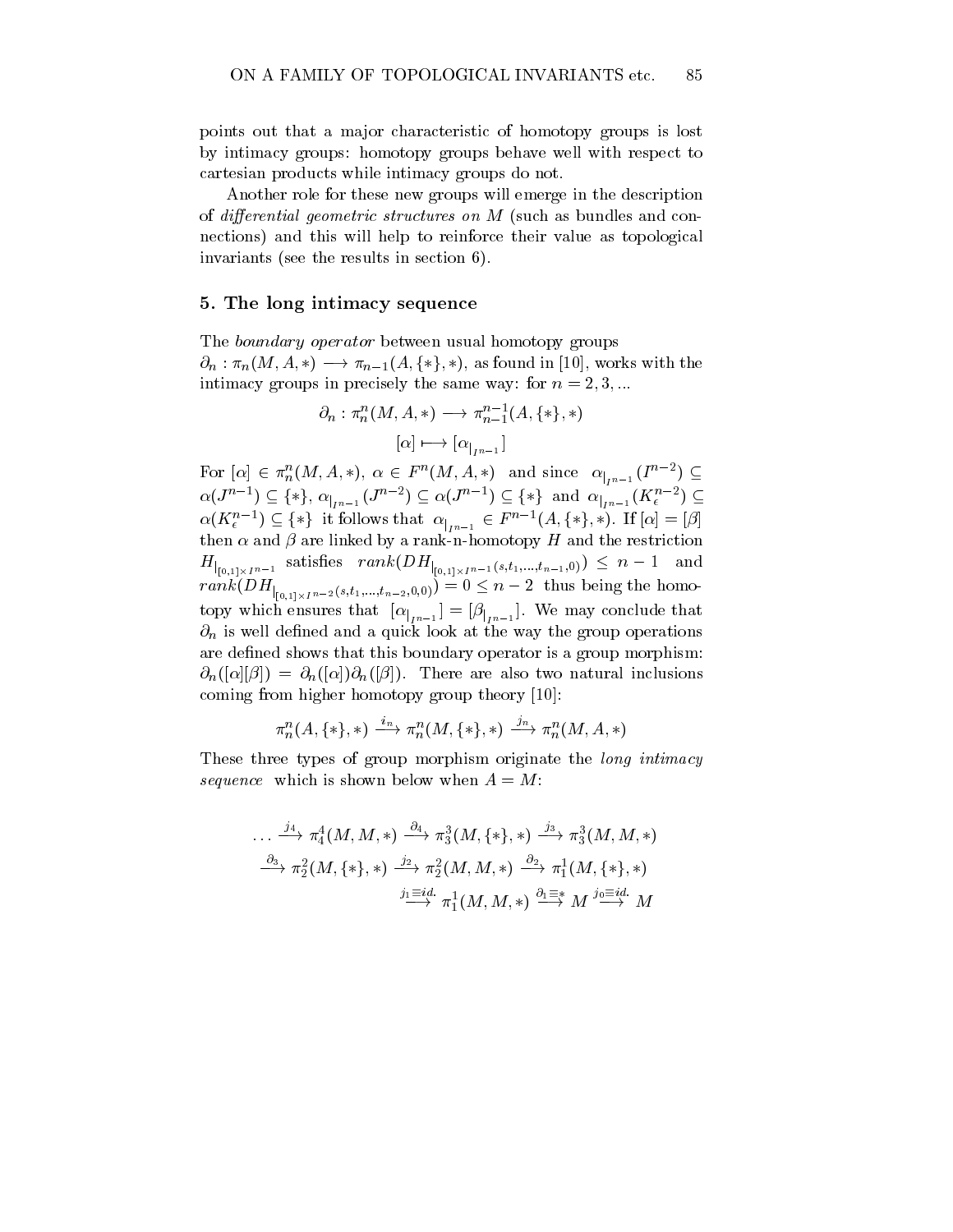The long intimacy sequence is exact. A proof of this statement consists of an exact repetition of the proof for the same statement for the usual higher homotopy groups [10] since all homotopies involved are in fact rank-n-homotopies.

## 6. Intimacy, bundles, connections and topological invariants

THEOREM 6.1. Given two n-cubes  $\alpha, \beta \in F^n(M, A, *)$  and an **R** -valued n-form over  $M \omega \in \Lambda^n(M)$ , if  $\alpha, \beta$  are intimate  $\alpha \stackrel{\nu}{\sim} \beta$ , then<sup>Z</sup> <sup>Z</sup>

$$
\int_{\alpha} \omega = \int_{\beta} \omega
$$

*Proof.* Suppose  $\alpha, \beta \in F^n(M, A, *)$  are linked by a rank-n-homotopy  $H : [0,1] \times I^n \longrightarrow M$ , as described in section 3. Then:

$$
\int_{\beta} \omega - \int_{\alpha} \omega = \int_{I^n} \beta^* \omega - \int_{I^n} \alpha^* \omega =
$$

$$
= \int_{\partial([0,1]\times I^n)} H^*\omega - \int_{[0,1]\times J^{n-1}} H^*\omega - (-1)^{n+1} \int_{[0,1]\times I^{n-1}} H^*\omega =
$$

$$
= \int_{\partial([0,1]\times I^n)} H^*\omega = \int_{[0,1]\times I^n} d(H^*\omega) = \int_{[0,1]\times I^n} H^*(d\omega) = 0
$$

where  $\int_{[0,1]\times J^{n-1}} H^*\omega = 0$  because  $H([0,1]\times J^{n-1}) \subseteq {\{*\}}$  and **Research Controllers**  $\int_{[0,1] \times I^{n-1}} H^* \omega = 0$  because  $rank(DH_{|_{[0,1] \times I^{n-1}}}) \leq n-1$  so that this integral involves the evaluation of  $\omega$  over n linearly dependent **Representative Communication**  $\int_{[0,1]\times I^n} H^*(d\omega)=0$  since it involves vector elds. In a similar way the evaluation of  $d\omega$  over  $n+1$  linearly dependent vector fields due to  $rank(DH) \leq n$  $\Box$ 

This theorem may be applied to (finite dimensional)  $Lie-algebra$ valued forms  $\omega \in \bigwedge^n(M) \otimes \mathcal{G}$ . When G is associated with an abelian Lie group  $G$ , the theorem means that the holonomy of abelian *connections* may be expressed as a function defined on  $\pi_1^1(M, \{*\}, *)$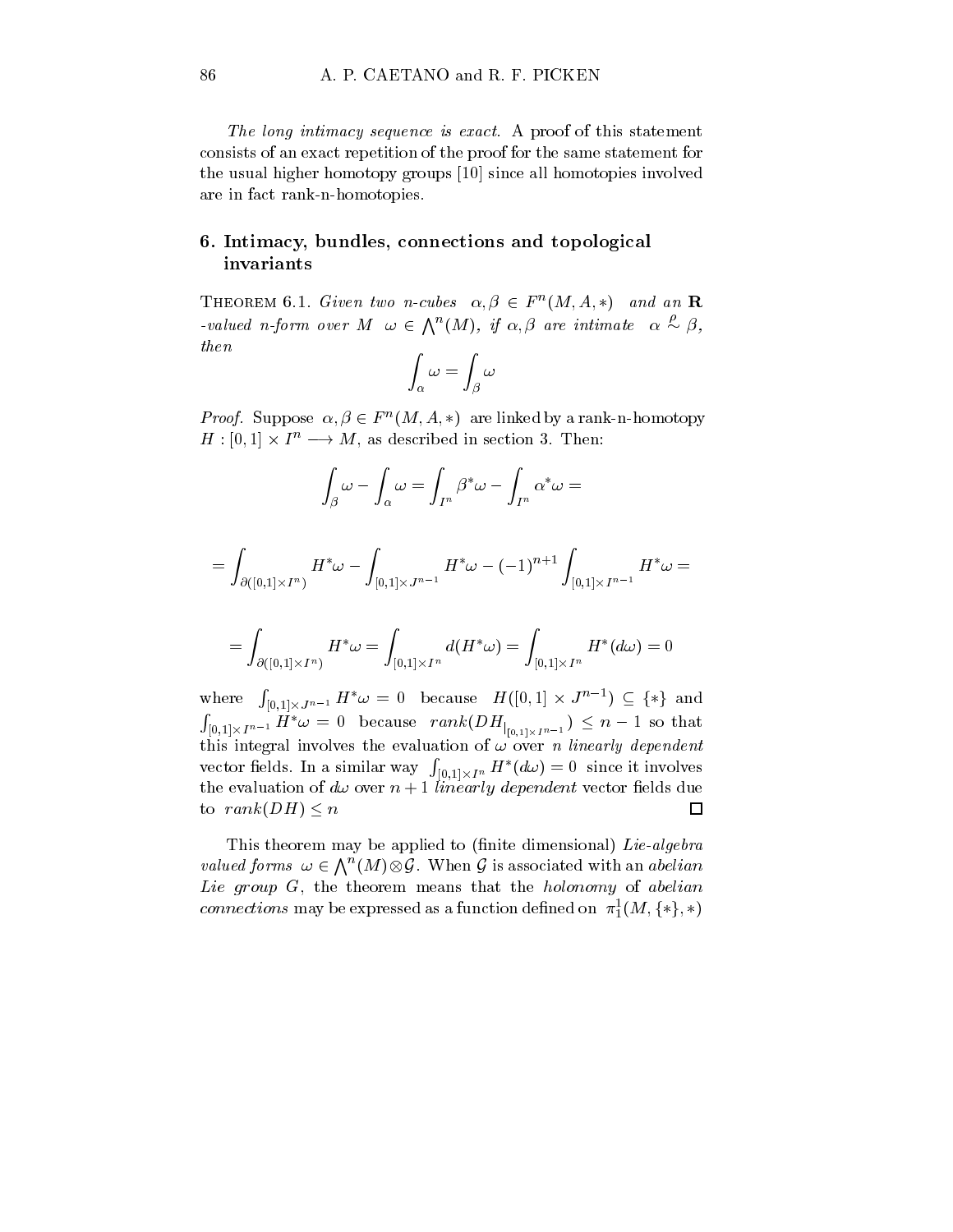since the formula  $\mathcal{H}_{\omega}(l) = exp \int_{l} \omega$  which describes the parallel *transport* along a *loop*  $l \in F^1(M, \{*\}, *)$ , is shown not to depend on the loop itself but only on its intimacy class. The properties of the abelian exponential  $exp: \mathcal{G} \to G$  indicate that

$$
\begin{aligned} \pi^1_1(M,\{\ast\},\ast) &\xrightarrow{\mathcal{H}_\omega} G \\ [l] &\longmapsto exp \int_l \omega \end{aligned}
$$

is a group morphism.

In [5] it is shown that the holonomy  $\mathcal{H}_{\nabla}$  of every *G-connection*  $\nabla$  (abelian or otherwise) defined on some *principal G-bundle*  $\pi$ :  $P \longrightarrow M$  may be presented as a group morphism:

$$
\pi_1^1(M,\{*\},*)\stackrel{\mathcal{H}_\nabla}{\longrightarrow}G
$$

If we require that a group morphism  $\mathcal{H}: \pi_1^1(M, \{*\}, *) \longrightarrow G$  be smooth in the sense that every smooth family of loops  $\psi : [0, 1] \longrightarrow$  $F^1(M,\{*\},*)$  (meaning that  $\psi'(s,t) = \psi(s)(t)$  is smooth throughout  $[0, 1] \times [0, 1]$  be transformed by H into a smooth curve  $\mathcal{H}(|\psi(s)|)$  in  $G$ , then from every such object it is possible to retrieve a  $G$ -bundle together with a connection  $\nabla$  whose holonomy is  $\mathcal{H}_{\nabla} = \mathcal{H}$  and these are unique up to isomorphism (see [5] for a proof ).

The strongest result about this relationship between holonomies and bundles equipped with connections is the kernel theorem which first appeared in  $[8]$  (see also  $[4]$ ). This theorem states that whenever  ${\mathcal H}_{\nabla_1}\,:\, \pi_1^1(M,\{*\},*)\,\longrightarrow\, G_1\quad\text{and}\quad {\mathcal H}_{\nabla_2}\,:\, \pi_1^1(M,\{*\},*)\,\longrightarrow\, G_2$ are surjective holonomies which share the same kernel then the Lie groups  $G_1$  and  $G_2$  are isomorphic and the connections  $\nabla_1$  and  $\nabla_2$ are also isomorphic (there is a principal bundle isomorphism which relates one to the other).

As promised in section 4, we now show that these considerations concerning holonomies bring about a reinforcement of the role of intimacy groups as topological invariants:

THEOREM 6.2. If M and N are smooth, paracompact and connected manifolds and  $\Phi: \pi_1^1(M, \{*\}, *) \longrightarrow \pi_1^1(N, \{*\}, *)$  is a group mor $p$ hism then  $\bm{x}$  carries homotopic (intimacy classes of) loops into homotopic (intimacy classes of ) loops.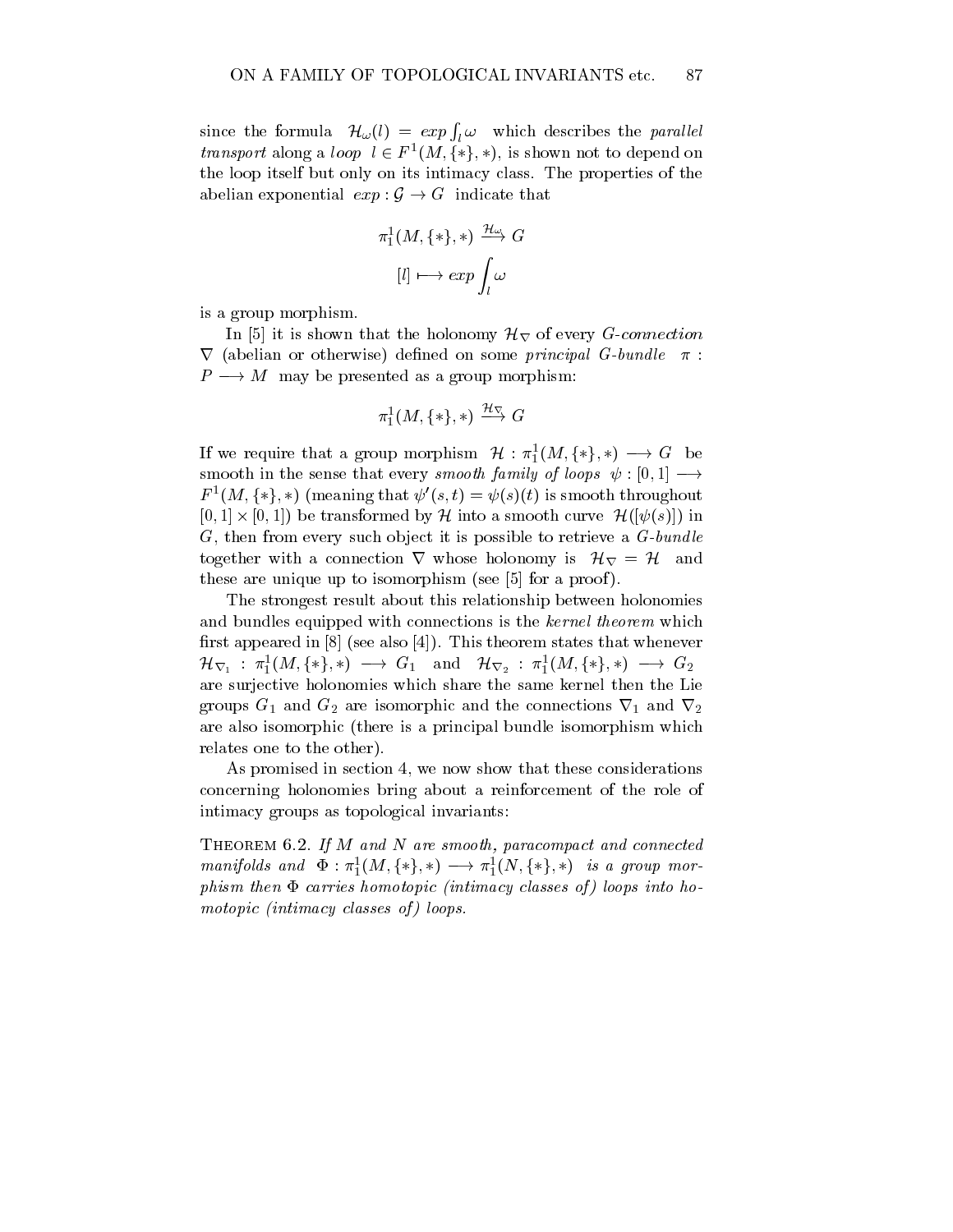*Proof.* Given a group morphism  $\Phi : \pi_1^1(M, \{*\}, *) \longrightarrow \pi_1^1(N, \{*\}, *)$ , let  $C: \pi_1^1(N, \{*\}, *) \longrightarrow \pi_1(N)$  be the canonical morphism (see section 4). Note that  $\pi_1(N)$  is *countable* since the topology of N is second countable and therefore  $\pi_1(N)$  is a zero-dimensional Lie group. It follows that the group morphism  $\mathcal{C} \circ \Phi : \pi_1^1(M,\{*\},*) \longrightarrow \pi_1(N)$ is smooth in the sense defined above and therefore it is possible to build a  $\pi_1(N)$ -bundle  $\pi : C \to M$  together with a connection  $\nabla$ whose holonomy is  $\mathcal{H}_{\nabla} = \mathcal{C} \circ \Phi$ . Since the structure group is zero dimensional  $\nabla$  is the unique connection available in this bundle and it is flat. Given  $[l], [k] \in \pi_1^1(M, \{*\}, *)$  such that  $l, k \in F^1(M, \{*\}, *)$ are homotopic it follows that  $\mathcal{C}(\Phi([l])) = \mathcal{H}_{\nabla}([l]) = \mathcal{H}_{\nabla}([k]) =$  $\mathcal{C}(\Phi(|k|))$  because  $\nabla$  is flat, therefore  $\mathcal{C}(\Phi(|lk^{-1}|)) = 1$ , so that  $\Phi(|lk^{-1}|) \in Ker\mathcal{C}$  and hence  $\Phi(l)$  and  $\Phi(k)$  are homotopic. □

THEOREM 6.3. If M and N are smooth, paracompact and connected manifolds such that  $\pi_1^1(M,\{*\},*)$  and  $\pi_1^1(N,\{*\},*)$  are isomorphic  $g \mapsto \# \circ \gamma$  and is in  $1$  (with  $1$  and  $1$  (with  $1$  and also isomorphic isomorphic.

*Proof.* Given a group isomorphism  $\Phi: \pi_1^1(M, \{*\}, *) \longrightarrow \pi_1^1(N, \{*\}, *)$ ,  $\mathrm{let} \quad \mathcal{C}_M : \pi_1^1(M,\{*\},*) \; \longrightarrow \; \pi_1(M) \quad \mathrm{and} \quad \mathcal{C}_N : \pi_1^1(N,\{*\},*) \; \longrightarrow$  $\pi_1(N)$  be the canonical morphisms associated to each manifold (see section 4). Applying the above theorem to  $\Phi$  and  $\Phi^{-1}$  one concludes that  $KerC_M = KerC_N$ . Quotienting by these kernels we get iso- $\begin{array}{c} \displaystyle{\mathrm{morphisms}} \;\; \widetilde{ {\mathcal C}}_M: \frac{\pi_1^1(M,\{*,\}*)}{Ker {\mathcal C}_M} \longrightarrow {\pi_1(M)}, \;\; \widetilde{ {\mathcal C}}_N: \frac{\pi_1^1(N,\{*,\}*)}{Ker {\mathcal C}_N} \longrightarrow {\pi_1(N)} \end{array}$ and  $\widetilde{\Phi} : \frac{\pi_1^1(M,\{*\},*)}{\mathcal{C}_M} \longrightarrow \frac{\pi_1^1(N,\{*\},*)}{\mathcal{C}_N}$ . The  $\mathcal{C}_N^{(\frac{1}{2},\frac{1}{2},\frac{1}{2})}$ . Then  $\phi = \mathcal{C}_N \circ \Phi \circ \mathcal{C}_M^{-1}$  is an isomorphism between  $\pi_1(M)$  and  $\pi_1(N)$ .  $\Box$ 

In this proof, the *kernel theorem* could have been used at a certain stage to show the existence of a isomorphism between the fundamental groups. Notice that this last theorem settles the issue as far as the topological abilities of  $\pi_1^1(M, \{*\}, *)$  are concerned: it is a more powerful invariant than  $\pi_1(M)$  (see section 4 for a counterexample for the reciprocal of theorem 3). One more remark: part of the conclusions of the above theorems may be achieved reasoning within *covering spaces theory* [9] since each connected component of the  $\pi_1(N)$ -bundle  $\pi : C \to M$  associated with  $\mathcal{C}_N \circ \Phi$  is a covering space of M and the  $\pi_1(M)$ -bundle associated with  $\mathcal{C}_M$  is the universal covering space of the space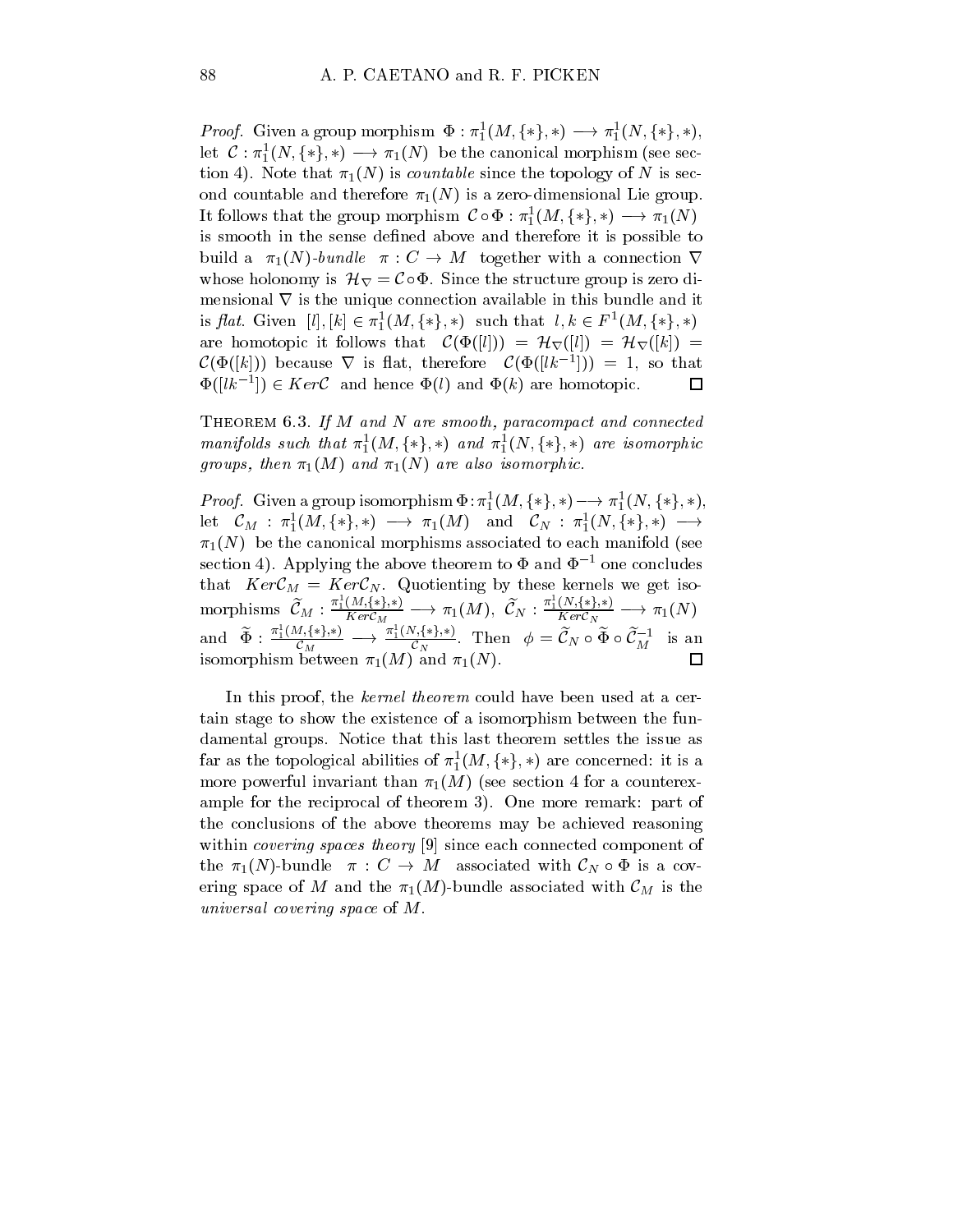### 7. Final remarks

The comparison between the fundamental group  $\pi_1(M)$  and the first intimacy group  $\pi_1^1(M, \{*\}, *)$  achieved in theorem 3 (see also section 4) answers the question concerning the topological abilities of  $\pi_1^1(M, \{*\}, *)$ . Future work could be devoted to seeking similar results for intimacy groups  $\pi^n_n(M, \{*\}, *)$  of higher order  $n \geq 2$ . A more 'structural quest' would be to look for the *geometrical struc*ture 'hidden' in a group morphism  $\Phi : \pi^n_n(M, \{*\}, *) \to G$  with values in a topological group and whether this can be related to gauge theory, since for  $n = 1$  there is a nice start for the whole idea (see section 6). Also these groups might prove useful within theoretical physics whenever topological considerations are an issue as in the case of monopoles in gauge theories or in loop space formulations of physical theories [6][3][11].

#### 8. Acknowledgements

This work has benefitted from several remarks made by Owen Brison and João Pedro Boto as well as a partial oral presentation at the second annual meeting of Física-Matematica praxis/ $2/2.1/MAT/19$  $/94$  which took place in Madeira in February 97 and financial support from FCT, PRAXIS XXI, FEDER, CMAF PRAXIS/ $2/2.1/MAT/125$  $/94$ , JNICT.

#### **REFERENCES**

- $[1]$  J. W. BARRETT, Holonomy and path structures in general relativity and Yang-Mills theory, International J. Theoret. Phys. 30 (1991),  $1171{-}1215.$
- $[2]$  R. BOTT AND L. W. TU, Differential forms in algebraic topology, Springer Verlag, 1982.
- [3] A.P. CAETANO, On the Abelian projection of a connection, Acta Cosmologica Fasciculus XXI-2 (1995), 181-193.
- [4] A.P. CAETANO, On the kernel of holonomy, Publicacions Matemàtiques 40 (1996), 373-381.
- [5] A.P. CAETANO AND R.F. PICKEN, An axiomatic definition of holon $omy, Intern. Jour. Math. 5 (1994), no. 6, 835–848.$